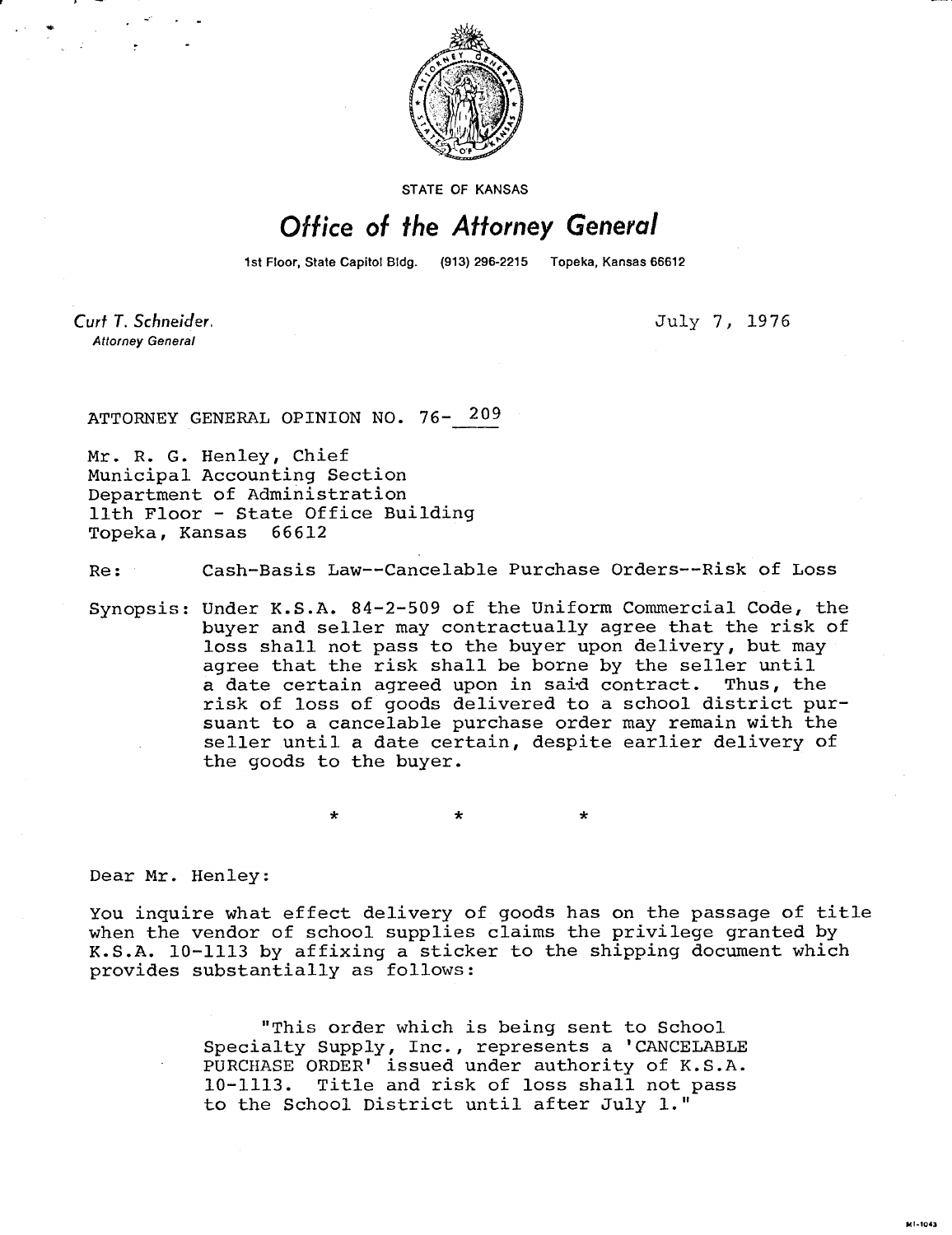Mr. R. G. Henley Page Two July 7, 1976

You advise that a number of companies throughout the state ship school supplies upon receipt of the cancelable purchase order, and the schools receive the supplies well before June 30, the close of the school budget year. The general rule followed by most independent auditors is that an obligation occurs whenever a purchase order is sent to a vendor under the cash-basis law, but that under a cancelable purchase order, no obligation occurs until the goods are received by the school district. If no obligation accrues until July 1, the school district may then obligate its next budget period, rather than the one in which it receives the merchandise.

K.S.A. 10-1113 provides that no municipality may create any indebtedness in excess of the amount of funds actually on hand at the time available for such purpose. School districts and community junior colleges may, however,

> "issue cancelable purchase orders for school supplies and equipment, school buses, books purchased in conjunction with textbook rental programs and data processing equipment in advance of the budget year during which moneys will become available to pay for such purposes, but contracts for the purchase of such school supplies and equipment, books, buses and data processing equipment cannot be entered into except during the budget year in which moneys will become available for such purchases and risk of loss and title thereto shall not pass to the school district or community junior college prior to entering into such contracts. Issuance of such a cancelable purchase order shall not constitute an indebtedness within the meaning of K.S.A. 79-2935."

Under the Uniform Commercial Code, risk of loss is no longer an incident of title. Passage of title as a determinant of risk of loss has been abandoned, and in its stead, the status of the contractual relation between the buyer and seller is the principal determinative point. K.S.A. 84-2-509(1) states in pertinent part thus:

> "Where the contract requires or authorizes the seller to ship the goods by carrier<br>(a) if it does not require him to if it does not require him to deliver them at a particular destination, the risk of loss passes to the buyer when the goods